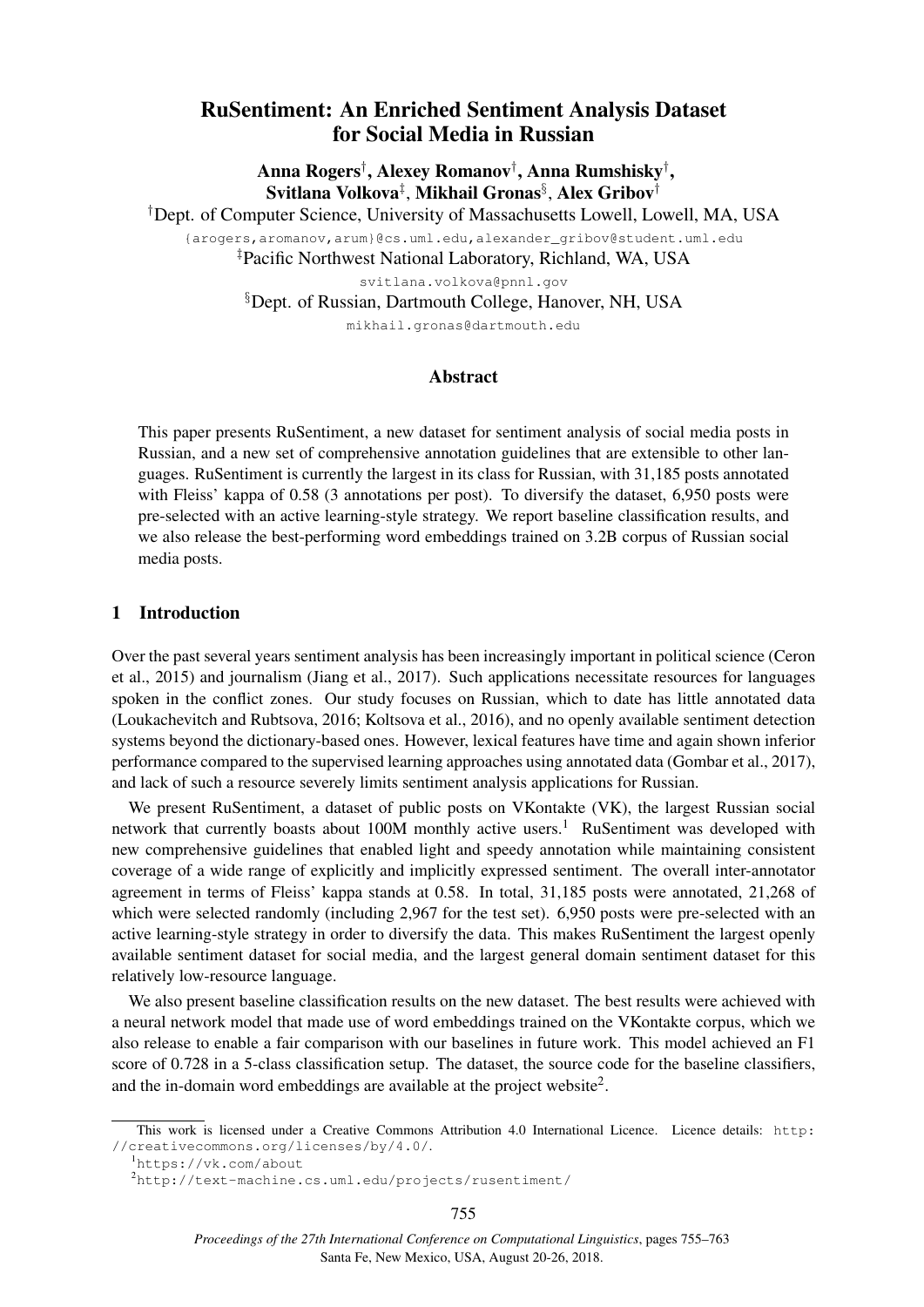### 2 Related Work

Russian is generally not as well resourced as English, and that includes the sentiment analysis data. RuSentiLex, the largest sentiment lexicon for Russian<sup>3</sup> (Loukachevitch and Levchik, 2016), currently contains 16,057 words, which exceeds the size of such manually constructed English resources as, for example, SentiStrength (Thelwall and Buckley, 2013). However, there is nothing like SentiWordNet (Baccianella et al., 2010), SentiWords, (Gatti et al., 2016), or SenticNet (Cambria et al., 2018) for Russian.

There are also few annotated datasets. The datasets from the SentiRuEval 2015 and 2016 competitions are the largest resource that has been available to date (Loukachevitch and Rubtsova, 2016). The SentiRuEval 2016 dataset is comprised by 10,890 tweets from the telecom domain and 12,705 from the banking domain. The Linis project (Koltsova et al., 2016) reports to have crowdsourced annotation for 19,831 blog excerpts, but only 3,327 are currently available on the project website.

The choice of VK social network makes RuSentiment qualitatively different from the above resources. Unlike Linis, it contains standalone mini-texts, and unlike SentiRuEval, the postings vary by length and were not pre-selected by topic. We also found the VK data used for our RuSentiment to be more noisy than SentiRuEval tweets.<sup>4</sup> RuSentiment thus fills an existing gap, providing a large annotated dataset of general-domain posts from the largest Russian social network.

## 3 Annotation

Our VK data was originally collected for research on political bias, and contained the posts from the personal "walls" (i.e., posts on personal pages) of the users that were members of anti-Maidan and pro-Maidan communities during the 2014 Maidan conflict in Ukraine. RuSentiment only includes the posts that were posted outside these communities, and do not contain political keywords.<sup>5</sup> No pre-selection by topic makes RuSentiment currently the largest manually annotated general domain sentiment dataset for Russian, exceeded in size only by automatically annotated silver dataset by Rubtsova (2015).

To remove noisy posts, we used the following selection criteria. The posts included in the dataset were 10-800 characters in length, at least 50% of which were alphabetical, and at least 30% used the Russian Cyrillic alphabet. URLs and VK postcards were excluded. To ensure the meaningfulness of the posts, we also excluded any posts with over 4 hashtags or less than 2 comments. RuSentiment is distributed without VK post ids, and only includes posts that were posted publicly.<sup>6</sup> The annotation was performed by six native speakers with backgrounds in linguistics over the course of 5 months. The average annotation speed was 250-350 posts per hour. A screenshot of our custom web-interface is shown in Figure 1.

### 3.1 Annotation Policy

Despite the popularity of the sentiment task, the problem of developing comprehensive, yet easy to follow and "light" guidelines that would ensure high enough agreement is far from being solved. Sentiment is an extremely multi-faceted phenomenon, and each research team in the end has to make its own choices about how it would prefer to treat implicit vs. explicit sentiment, subjective feeling and emotion vs. evaluation, and also irony, sarcasm, and other types of mixed sentiment.

We aimed to develop comprehensive guidelines that would cover the most frequent potentially ambiguous cases and would be easy to apply consistently. Most of the categories we have used have been defined and used before (Liu, 2015; Toprak et al., 2010; Wiebe et al., 2005; Thelwall et al., 2010), and our contribution is mainly their combination that enabled the right balance between coverage and ease of application.

 $3$ There are at least two more projects that attempt to crowdsource sentiment lexicons: SentiBase (http:// web-corpora.net/wsgi/senti\\_game.wsgi/rules), and Sentimeter (http://sentimeter.ru/assess/ instruction/). At the moment, both appear to be unfinished.

<sup>4</sup>Baldwin et al. (2013) did not find significant grammatical or spelling differences between Twitter, Youtube comments, or blogs, but domain (telecom in SentiRuEval) could impact the ratio of professionally edited commercial or news-like texts.

<sup>5</sup>The list comprised 169 keywords, including political entities (such as *Moscow* or *Putin*) and words coined and used during the Maidan conflict (such as *ukrop* "dill", a Russian derogatory term for Ukrainians).

<sup>&</sup>lt;sup>6</sup>This work is covered by an IRB protocol at the authors' institution.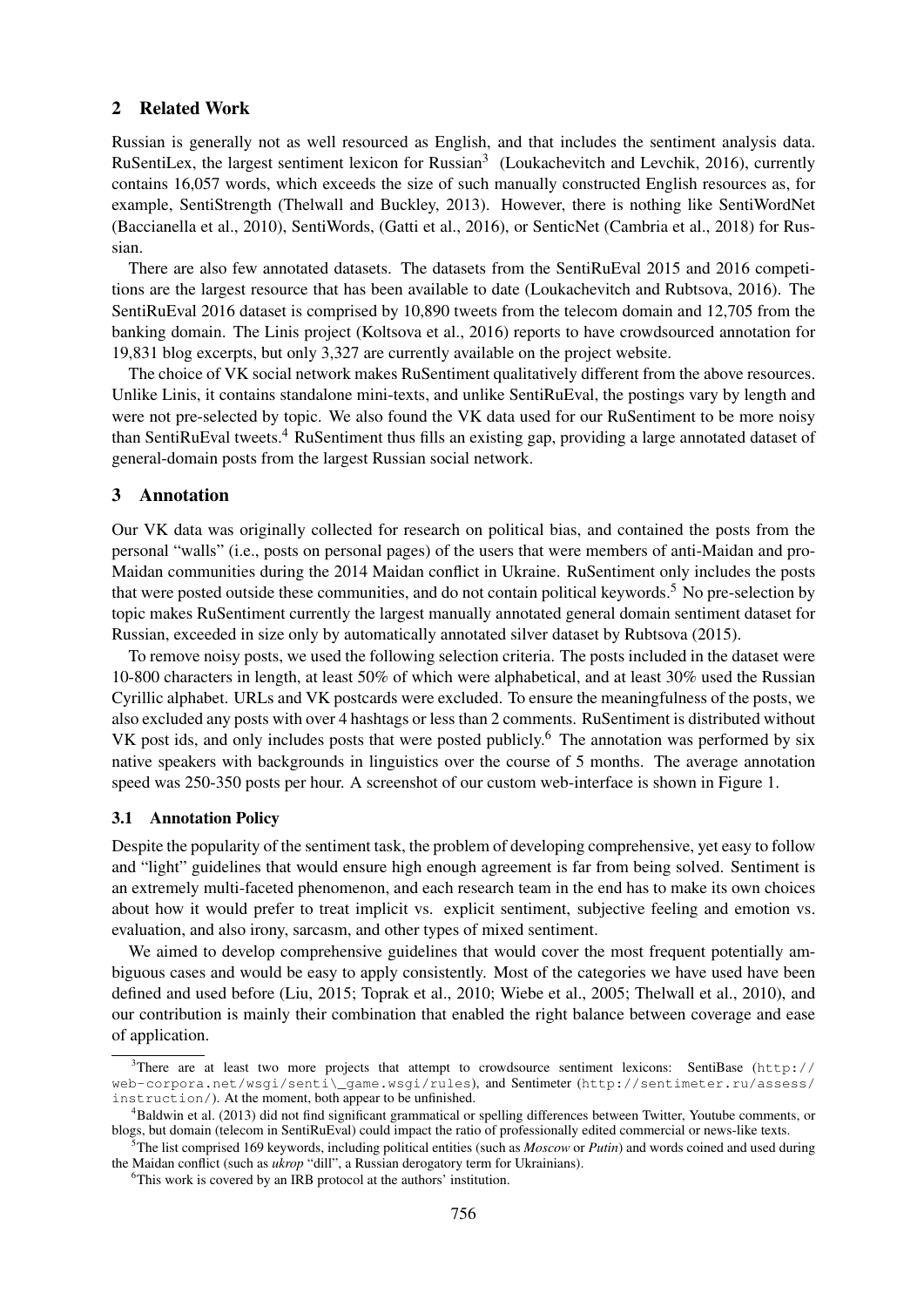

Figure 1: Annotation web-interface.

Finding this point of balance required multiple pilots and extensive linguistic analysis. This difficulty is likely the reason why many sentiment annotation projects, including the Russian crowdsourced initiatives mentioned in Section 2, provide only minimal annotation instructions. Such instructions often yield very inconsistent data. Our guidelines are available at the project website in English, with Russian examples.<sup>7</sup> We hope that they would be useful for subsequent work in other languages and domains.

We prioritized the speed of annotation over detail, opting for a 3-point scale rather than e.g., the 5point scale in SemEval Twitter datasets (Rosenthal et al., 2017). Thus, the task was to rate the prevailing sentiment in complete posts from VK on a three-point scale ("negative", "neutral", and "positive"). We also defined the "skip" class for excluding the posts that were too noisy, unclear, or not in Russian (e.g., in Ukrainian). We also made the decision to exclude jokes, poems, song lyrics, and other such content that was not generated by the users themselves. It could be argued that posting jokes on social media should be interpreted as an expression of positive mood, but such data is easy to import from existing web collections.

Although the only sentiment classes we annotated are "positive" and "negative", RuSentiment guidelines address both explicit and implicit forms of expressions for the speaker's *internal emotional state* (mood) and *external attitude* (evaluation), as shown in Table 1. These distinctions are often not accounted for in sentiment data, including many of the English datasets (Volkova et al., 2013; Abdul-Mageed and Ungar, 2017). The guidelines cover such cases of implicit sentiment as rhetorical questions, (non-)desirability, recommendations, and descriptions or mentions of the experiences that most people would consider positive or negative.

Additionally, we defined a subcategory of positive posts that covers frequent speech acts, such as expressions of gratitude, greetings, and congratulations. They are very frequent in VK data, and the sentiment they express is overtly positive, but they are also very formulaic. The separate subcategory enables excluding them from the category of positive posts, depending on the practical goals of the analysis. In our binary classification experiments, we chose to exclude this category.

The neutral posts were defined as those that describe something in a matter-of-fact way, without clear sentiment (e.g., *That's a girl I know.*) They also included factual questions, commercial information, plot summaries, descriptions, etc..

We opted to not define a separate "mixed sentiment" class, as this would not be particularly useful, and is also difficult for models to capture (Liu, 2015, p. 77). All cases of mixed sentiment were annotated as either negative or positive. To improve consistency, the guidelines covered 7 frequent cases of mixed sentiment. For example, irony was annotated with the dominant (usually negative) sentiment (e.g. *I*

<sup>7</sup>http://text-machine.cs.uml.edu/projects/rusentiment/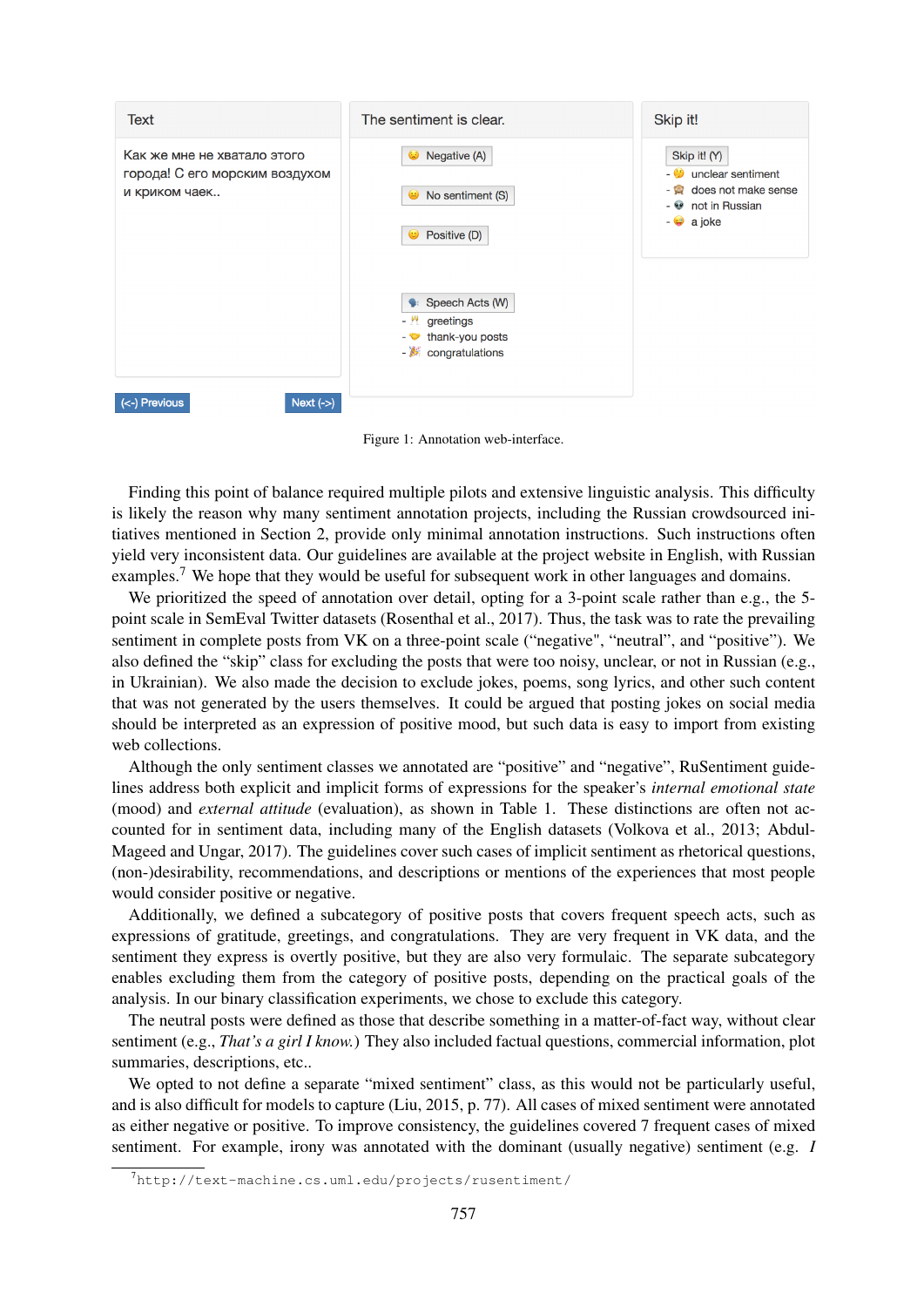| Target<br>Mode | <b>Emotional</b> state                                                                                                                                                                                                                                     | Attitude towards some entity                                                                                                                                                                                                                                                               |
|----------------|------------------------------------------------------------------------------------------------------------------------------------------------------------------------------------------------------------------------------------------------------------|--------------------------------------------------------------------------------------------------------------------------------------------------------------------------------------------------------------------------------------------------------------------------------------------|
| Explicit       | • direct statement of one's mood, emotions,<br>feelings - either positive or negative<br>$Hoorav!!!!!!$ (1))                                                                                                                                               | • direct statement of one's positive or negative<br>attitude towards the target<br>е.g., годный дабстеп, очень годный.<br>That's fairly decent dubstep.                                                                                                                                    |
| Implicit       | • descriptions of experience that most<br>people would consider positive or negative<br>е.g., 15 дней к окончанию сессии<br>15 more days of exams<br>• rhetorical questions<br>е.g., Вот как я теперь её найду?(((<br>So how am I supposed to find it now? | • expressing (non-)desirability of the target,<br>(non-)recommending it<br>е.g., Обязательно попробуй шампусик.<br>Do taste the champagne.<br>• rhetorical questions<br>e.g., НАТАШ ТЕБЕ НЕ КАЖЕТСЯ ШО<br>ТЕБЕ ПОРА ЗАНИМАТЬСЯ УЧЕБОЙ?<br>Natasha, don't you think you should be studying? |

Table 1: Types of positive and negative sentiment covered by RuSentiment annotation guidelines.

*broke my heels and got drenched on the way back. What a great day.*) Generally neutral posts with some positive formulaic language were annotated as neutral (e.g. *Looking to buy a used electric guitar. Please share this post. Thank you, and have a great day!*) In cases of conflict between a speaker's emotional state and their attitude towards something, we annotated the mood of the speaker. For example, *I miss you* expresses the sadness of the speaker while also implying their high opinion of the addressee, and is annotated as negative.

Hashtags such as *#epicentr* (company name) were considered neutral, but those that could agree or disagree with the general sentiment of the post were treated as sentiment markers. This concerned the hashtags that expressed the sentiment explicitly (e.g. #ihate, #sad) or implicitly, via experiences that most people would consider positive or negative (e.g. #beach, #party).

The annotators were instructed to *not* treat the emoticons as automatic sentiment labels, as done by Go et al. (2009), Davidov et al. (2010), Sahni et al. (2017), and others. Some emoticons do indeed strengthen the message (Derks et al., 2008), but others serve to soften its illocutionary force without changing its content (Ernst and Huschens,  $2018$ ).<sup>8</sup> A user may end a post with a "hedging" emoticon just to express friendliness or politeness, and we found that often to be the case for VK data. Therefore, emoticons were not taken into account when no sentiment was expressed verbally or when they aligned with the content of the message. Emoticons were considered relevant only when they contradicted the verbal clues of sentiment. In that case, the annotators were instructed to annotate the dominant overall sentiment of the post, including the emoticons.

In total, five categories were annotated: "Neutral", "Negative", "Positive", "Speech Act", and "Skip".

## 3.2 Annotating Randomly Selected Posts

In the first stage, 18,453 randomly selected posts were annotated. Fleiss' kappa for three annotators in this sample constituted 0.654. A post was deemed to belong to a class if at least 2 of 3 annotators attributed it to that class. The class distribution is as follows: 41.3% neutral posts, 10.3% negative and 20.5% positive posts, and 9.4% skipped, with an additional 13.9% posts in the speech acts category. In 4.6% cases, all three annotators disagreed, and we included them in the skipped class as unclear. Furthermore, we annotated 2,967 random posts to create a test set (Fleiss' kappa is 0.604).

### 4 Experiments

# 4.1 Baseline model selection

We experimented with several classifiers of different types, including logistic regression, linear SVM, and gradient boosting classifier (Pedregosa et al., 2011). We also implemented a simple neural network classifier (NNC) consisting of four fully-connected layers with non-linear activation functions between

 ${}^{8}$ This also concurs with classifications drawn in pragmatics and discource analysis, among others, by Kavanagh (2010; Yus and Yus (2014).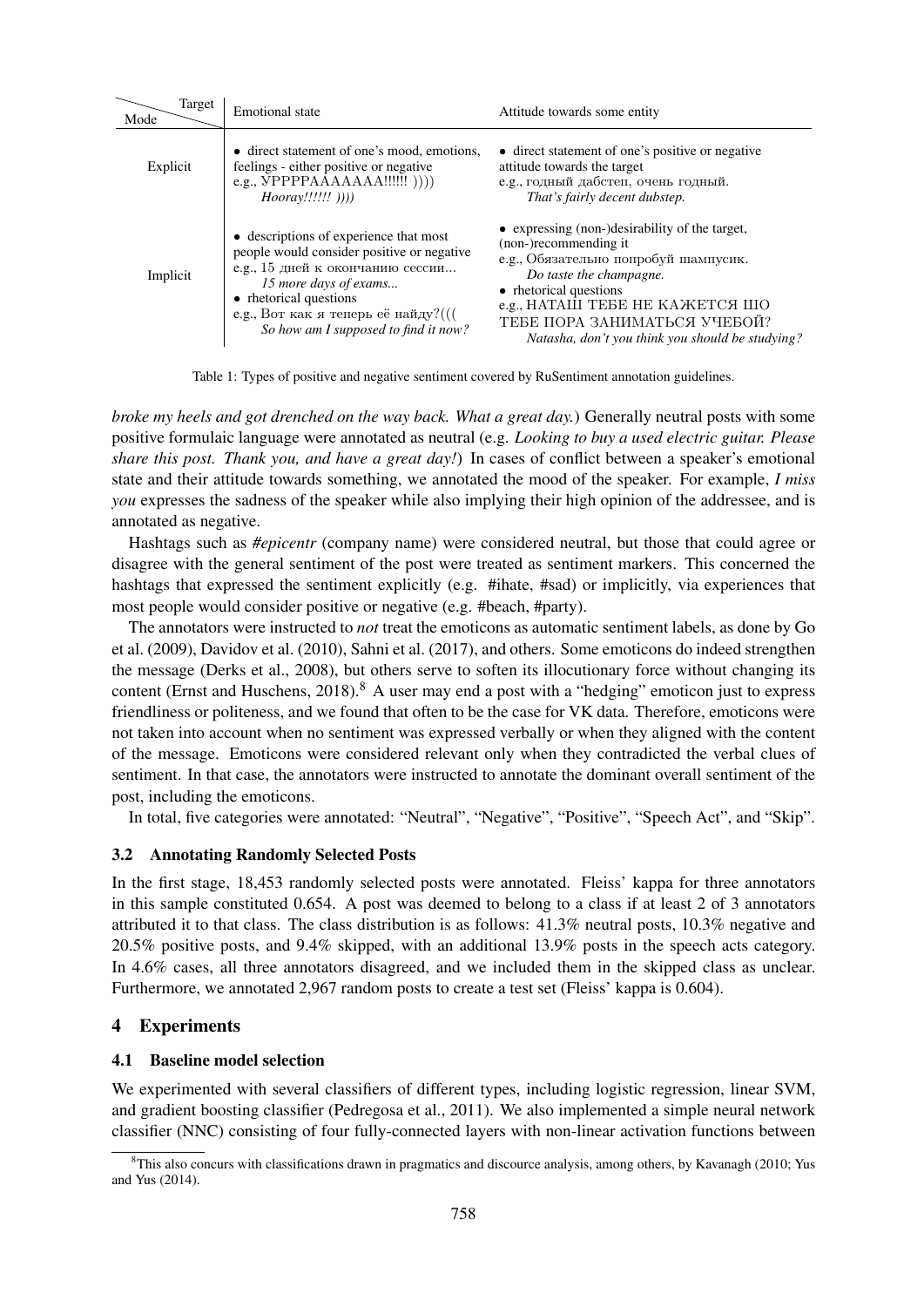

Figure 2: Distribution of true labels in probability bins of NNC binary classifier.

them. We used the PyTorch library to implement it.<sup>9</sup> The selected models cover most types of commonly used models, spanning from simple linear models to ensembles and neural networks. The source code for these baselines is available on the project page<sup>10</sup>.

The posts were represented either with a sparse TF-IDF representation (Manning et al., 2008) or as an average of word vectors for the constituent tokens. Averaging is by no means the only way to combine word vectors to obtain a representation of a sentence (Mitchell and Lapata, 2010; Baroni et al., 2014; Socher et al., 2012; Hill et al., 2016), but it is one of the computationally cheapest options that still encodes a non-trivial amount of information about the sentences (Adi et al., 2016). FastText (Bojanowski et al., 2017) was chosen for its capacity to represent subword information. This is beneficial for a morphologically rich language such as Russian, especially with a corpus that is as noisy and full of misspellings as our VK corpus.

We performed experiments using the published FastText embeddings trained on CommonCrawl  $(CC)^{11}$  and on Russian Wikipedia<sup>12</sup>

| Model                    | Feat.         | F1                                                 | Prec. | Rec.  |
|--------------------------|---------------|----------------------------------------------------|-------|-------|
|                          | CC            | 0.526                                              | 0.619 | 0.513 |
|                          | VK            | 0.622                                              | 0.691 | 0.611 |
| Logistic Regression      | Wiki          | 0.574                                              | 0.652 | 0.559 |
|                          | <b>TF-IDF</b> | 0.626                                              | 0.654 | 0.615 |
|                          | CC            | 0.586                                              | 0.589 | 0.610 |
|                          | VK.           | 0.687                                              | 0.690 | 0.691 |
| Linear SVM               | Wiki          | 0.632                                              | 0.628 | 0.646 |
|                          | <b>TF-IDF</b> | 0.664                                              | 0.660 | 0.670 |
|                          | CC            | 0.527<br>0.624<br>0.577<br>0.587<br>0.604<br>0.717 | 0.619 | 0.509 |
|                          | VК            |                                                    | 0.692 | 0.611 |
| <b>Gradient Boosting</b> | Wiki          |                                                    | 0.646 | 0.557 |
|                          | <b>TF-IDF</b> |                                                    | 0.605 | 0.588 |
|                          | CC            |                                                    | 0.603 | 0.623 |
| Neural Net Classifier    | VK            |                                                    | 0.718 | 0.717 |
|                          | Wiki          | 0.661                                              | 0.658 | 0.666 |
|                          | TF-IDF        | 0.593                                              | 0.599 | 0.589 |

Table 2: Classifier performance with different post representations on 5-class classification (20,896 random posts).

(Wiki). We also trained our own embeddings on 3.2B tokens of VK data. The training corpus included the posts that are part of RuSentiment, but they constitute less than 0.001% of the data. We trained these embeddings with the default FastText parameters, with vector size 300 and minimum frequency 100. Table 2 shows the performance in 5-way classification, for the models trained using the 20,896 posts annotated without active learning. The best accuracy was achieved by the NNC classifier. The in-domain VK embeddings consistently improved performance of all models, as could be expected.

### 4.2 Active Learning Data Selection Strategy

Unbalanced datasets present difficulties in classification, especially when the classes of interest – in this case, positive and negative sentiment – are in the minority. With the setup described in Section 4.1

<sup>12</sup>https://github.com/facebookresearch/fastText/blob/master/pretrained-vectors.md

<sup>9</sup>http://pytorch.org

<sup>10</sup>http://text-machine.cs.uml.edu/projects/rusentiment/

<sup>11</sup>https://github.com/facebookresearch/fastText/blob/master/docs/crawl-vectors.md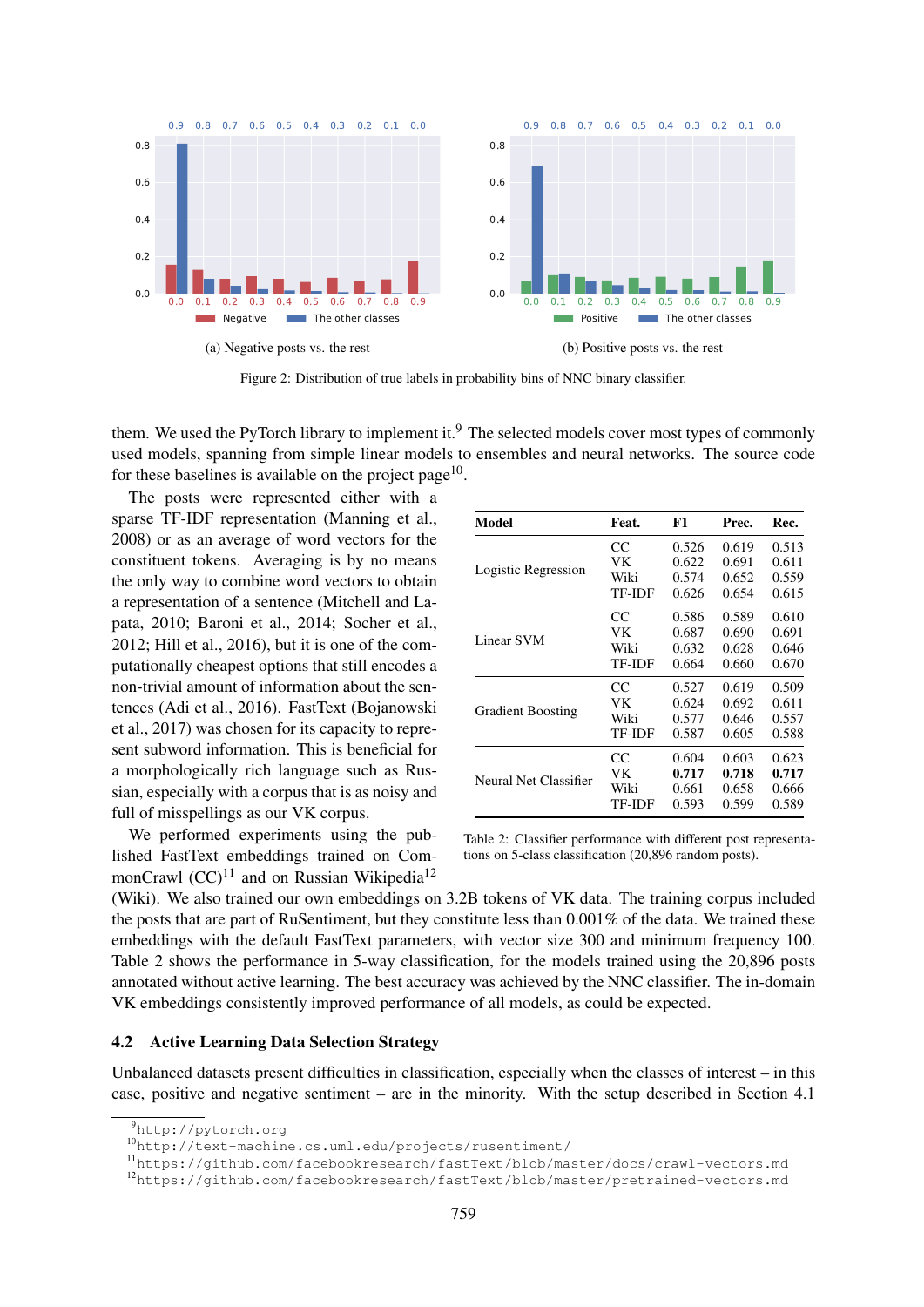we conducted preliminary experiments with 13,764 posts for training and 3,441 for testing<sup>13</sup>. In these preliminary experiments, the best-performing model (NNC) reached an F1 of 0.637 for the positive class vs. the rest and F1 of 0.550 for negative vs. the rest in binary classification. The recall was very low, 0.477 and 0.587, respectively). Figure 2 shows that the distribution of correct labels in each probability bin was nearly even, which suggests that the classifier did not have a well-formed representation of the target class. For example, the number of examples correctly assigned to the negative polarity class with probability of 0.9 was nearly equal to the number of misclassified negative polarity examples which were assigned the probability of 0.1. Although there were twice as many training examples, the same trend was present for the positive polarity posts.

To provide the classifier with more examples that it was unsure about, we used NNC to pre-select additional 3,500 "negative" and 2,500 "positive" posts with certainty sampling (Koncz and Paralič, 2013; Fu et al., 2013). We drew an equal number of samples from the probability bins 0.3-0.7, annotating additional 6,950 posts.

### 4.3 Active Learning Effect

Figure 3 shows that the distribution of positive posts in the pre-selected sample turned out to be similar to the original one. However, the classifier was successful in reducing the number of skipped and speech act posts, and the ratio of negative posts increased.

Fleiss' kappa for the pre-selected sample was much lower (0.449), bringing the overall number down. The reason was the higher ratio of posts with agreement of two, rather than three annotators. We interpret



Figure 3: Sentiment class distribution in RuSentiment.

this as success in bringing more borderline and diverse cases into the dataset, even at the cost of the overall agreement.

In order to investigate the effects of adding the pre-selected sample to the dataset, we conducted additional 5-way classification experiments using NNC and VK embeddings. Table 3 shows the comparison between the model trained on all the randomly selected examples and the model trained on the data in which 6,950 randomly selected examples were replaced

| Input data                                                                         | F1.   | Prec.                                        | Rec.  |
|------------------------------------------------------------------------------------|-------|----------------------------------------------|-------|
| Randomly selected posts only (21,268)<br>6,950 out of 21,268 random posts replaced |       | 0.717 0.718 0.717<br>$0.720$ $0.722$ $0.730$ |       |
| with pre-selected<br>$21,268$ random $+ 6,950$ pre-selected posts                  | 0.728 | 0.729                                        | 0.736 |

Table 3: 5-class classification with NNC and VK embeddings: the effect of pre-selected posts.

with the ones pre-selected with the active learning strategy described above.<sup>14</sup> Replacing randomly selected examples with pre-selected ones yielded consistent, albeit small, improvement, with the recall being affected the most. Table 3 also shows that the 5-way classification results using the full training data, including the pre-selected sample, produces the best results. The performance is averaged across three runs.

### 4.4 Error Analysis

Figure 4 presents the confusion matrices for RuSentiment test set with the NNC classifier trained in two settings: (a) using the base randomly selected posts only, and (b) using the additional posts pre-selected with active learning. There is a clear shift in the distribution of neutral and negative posts. Compared to

<sup>&</sup>lt;sup>13</sup>These samples do not intersect with the final test set.

<sup>&</sup>lt;sup>14</sup>An additional 463 randomly selected examples were included in this experiment and are released in the final dataset. Out of these, 372 examples were added to the training set and 91 to the test set. These data came in late from the annotation team, and additional experiments confirmed that they did not affect the overall pattern of model performance.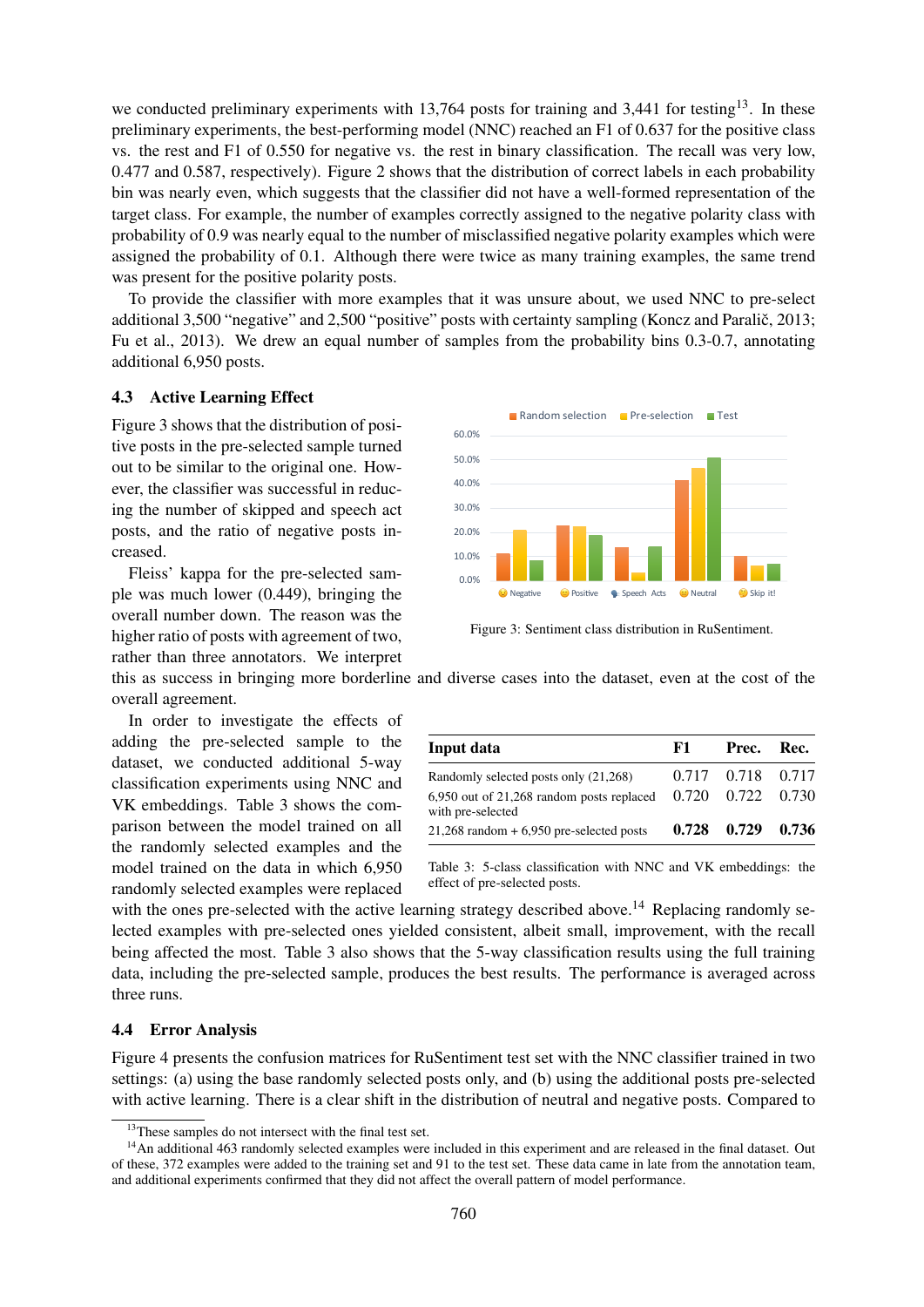

(a) Random posts only

(b) Random and pre-selected posts

Figure 4: Confusion matrix for the RuSentiment test set with different training sets (true labels in rows, predicted labels in columns).

Figure 3.1 and 1.4 and 1.9 and 1.9 and 1.9 and 1.1 and 1.1 and 1.1 and 1.1 and 1.1 and 1.1 and 1.1 and 1.1 and 1.1 and 1.1 and 1.1 and 1.1 and 1.1 and 1.1 and 1.1 and 1.1 and 1.1 and 1.1 and 1.1 and 1.1 and 1.1 and 1.1 an the classifier trained only on randomly selected posts, the classifier trained on the entire dataset makes more errors misclassifying neutral and, to a lesser degree, skipped posts as negative. This suggests that the pre-selected sample makes the classifier more sensitive to borderline cases, since their amount is increased. Interestingly, the positive posts category was not affected in the same way, presumably due to the larger amount of positive posts in the base data.

# 5 Conclusion

We presented RuSentiment, a new general domain sentiment dataset for Russian social media, built with data from VK, Russia's largest social network. RuSentiment includes 31,185 posts, each carrying 3 annotations with Fleiss' kappa of 0.58, and is currently the largest openly available dataset of its class for Russian. RuSentiment was developed with new guidelines that enabled light, speedy and consistent 5-class annotation of explicit and implicit sentiment, and could be adapted for other languages.

We also presented 4 baseline models using FastText word embeddings as well as TF-IDF representation. The best performance was F1 of 0.728 in 5-class classification. It was achieved by a neural net classifier with in-domain FastText embeddings, which we release to enable fair comparison with future systems.

### Acknowledgements

This work was supported in part by the U.S. Army Research Office under Grant No. W911NF-16-1- 0174.

### References

Muhammad Abdul-Mageed and Lyle Ungar. 2017. Emonet: Fine-grained emotion detection with gated recurrent neural networks. In Proceedings of the 55th Annual Meeting of the Association for Computational Linguistics (Volume 1: Long Papers), volume 1, pages 718–728.

Yossi Adi, Einat Kermany, Yonatan Belinkov, Ofer Lavi, and Yoav Goldberg. 2016. Fine-grained analysis of sentence embeddings using auxiliary prediction tasks. arXiv preprint arXiv:1608.04207.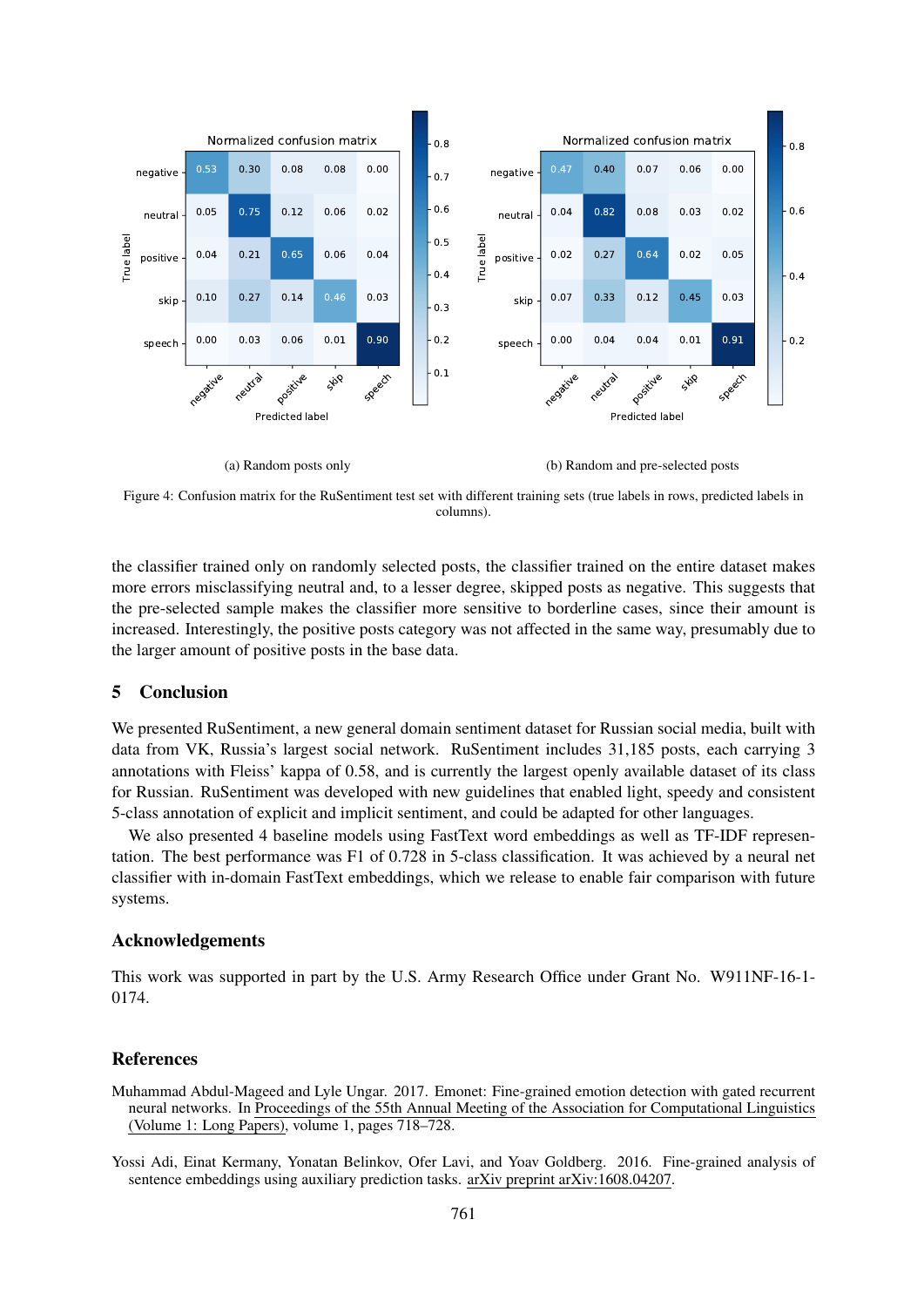- Stefano Baccianella, Andrea Esuli, and Fabrizio Sebastiani. 2010. Sentiwordnet 3.0: An enhanced lexical resource for sentiment analysis and opinion mining. In Language Resources and Evaluation Conference, volume 10, pages 2200–2204.
- Timothy Baldwin, Paul Cook, Marco Lui, Andrew MacKinlay, and Li Wang. 2013. How noisy social media text, how diffrnt social media sources? In Proceedings of the Sixth International Joint Conference on Natural Language Processing, pages 356–364.
- Marco Baroni, Raffaela Bernardi, and Roberto Zamparelli. 2014. Frege in space: A program of compositional distributional semantics. Linguistic Issues in Language Technology, 9.
- Piotr Bojanowski, Edouard Grave, Armand Joulin, and Tomas Mikolov. 2017. Enriching word vectors with subword information. Transactions of the Association for Computational Linguistics, 5(0):135–146, June.
- Erik Cambria, Soujanya Poria, Devamanyu Hazarika, and Kenneth Kwok. 2018. SenticNet 5: Discovering conceptual primitives for sentiment analysis by means of context embeddings. In AAAI.
- Andrea Ceron, Luigi Curini, and Stefano M. Iacus. 2015. Using sentiment analysis to monitor electoral campaigns: Method matters—evidence from the United States and Italy. Social Science Computer Review, 33(1):3– 20, February.
- Dmitry Davidov, Oren Tsur, and Ari Rappoport. 2010. Enhanced sentiment learning using twitter hashtags and smileys. In Proceedings of the 23rd International Conference on Computational Linguistics: Posters, pages 241–249. Association for Computational Linguistics.
- Daantje Derks, Arjan ER Bos, and Jasper Von Grumbkow. 2008. Emoticons and online message interpretation. Social Science Computer Review, 26(3):379–388.
- Claus-Peter Ernst and Martin Huschens. 2018. The effects of different emoticons on the perception of emails in the workplace. In Proceedings of the 51st Hawaii International Conference on System Sciences.
- Yifan Fu, Xingquan Zhu, and Bin Li. 2013. A survey on instance selection for active learning. Knowledge and Information Systems, 35(2):249–283, May.
- Lorenzo Gatti, Marco Guerini, and Marco Turchi. 2016. SentiWords: Deriving a high precision and high coverage lexicon for sentiment analysis. IEEE Transactions on Affective Computing, 7(4):409–421, October.
- Alec Go, Richa Bhayani, and Lei Huang. 2009. Twitter sentiment classification using distant supervision. CS224N Project Report, Stanford, 1(12).
- Paula Gombar, Zoran Medić, Domagoj Alagić, and Jan Šnajder. 2017. Debunking sentiment lexicons: A case of domain-specific sentiment classification for Croatian. In Proceedings of the 6th Workshop on Balto-Slavic Natural Language Processing, pages 54–59.
- Felix Hill, Kyunghyun Cho, and Anna Korhonen. 2016. Learning distributed representations of sentences from unlabelled data. In Proceedings of NAACL-HLT 2016, pages 1367–1377, San Diego, California, June 12-17, 2016. Association for Computational Linguistics.
- Ye Jiang, Xingyi Song, Jackie Harrison, Shaun Quegan, and Diana Maynard. 2017. Comparing attitudes to climate change in the media using sentiment analysis based on Latent Dirichlet Allocation. In Proceedings of the 2017 EMNLP Workshop: Natural Language Processing Meets Journalism, pages 25–30.
- Barry Kavanagh. 2010. A cross-cultural analysis of Japanese and English non-verbal online communication: The use of emoticons in weblogs. Intercultural Communication Studies, 19(3):65–80.
- O.Yu. Koltsova, S.V. Alexeeva, and S.N. Kolcov. 2016. An opinion word lexicon and a training dataset for Russian sentiment analysis of social media. In Proceedings of the International Conference on Computational Linguistics and Intellectual Technologies Dialog 2016, pages 277–287, Moscow, June 1–4,  $\overline{201}6.$
- Peter Koncz and Ján Paralič. 2013. Active learning enhanced document annotation for sentiment analysis. In Availability, Reliability, and Security in Information Systems and HCI, Lecture Notes in Computer Science, pages 345–353. Springer, Berlin, Heidelberg, September.
- Bing Liu. 2015. Sentiment Analysis: Mining Opinions, Sentiments, and Emotions. Cambridge University Press, Cambridge.